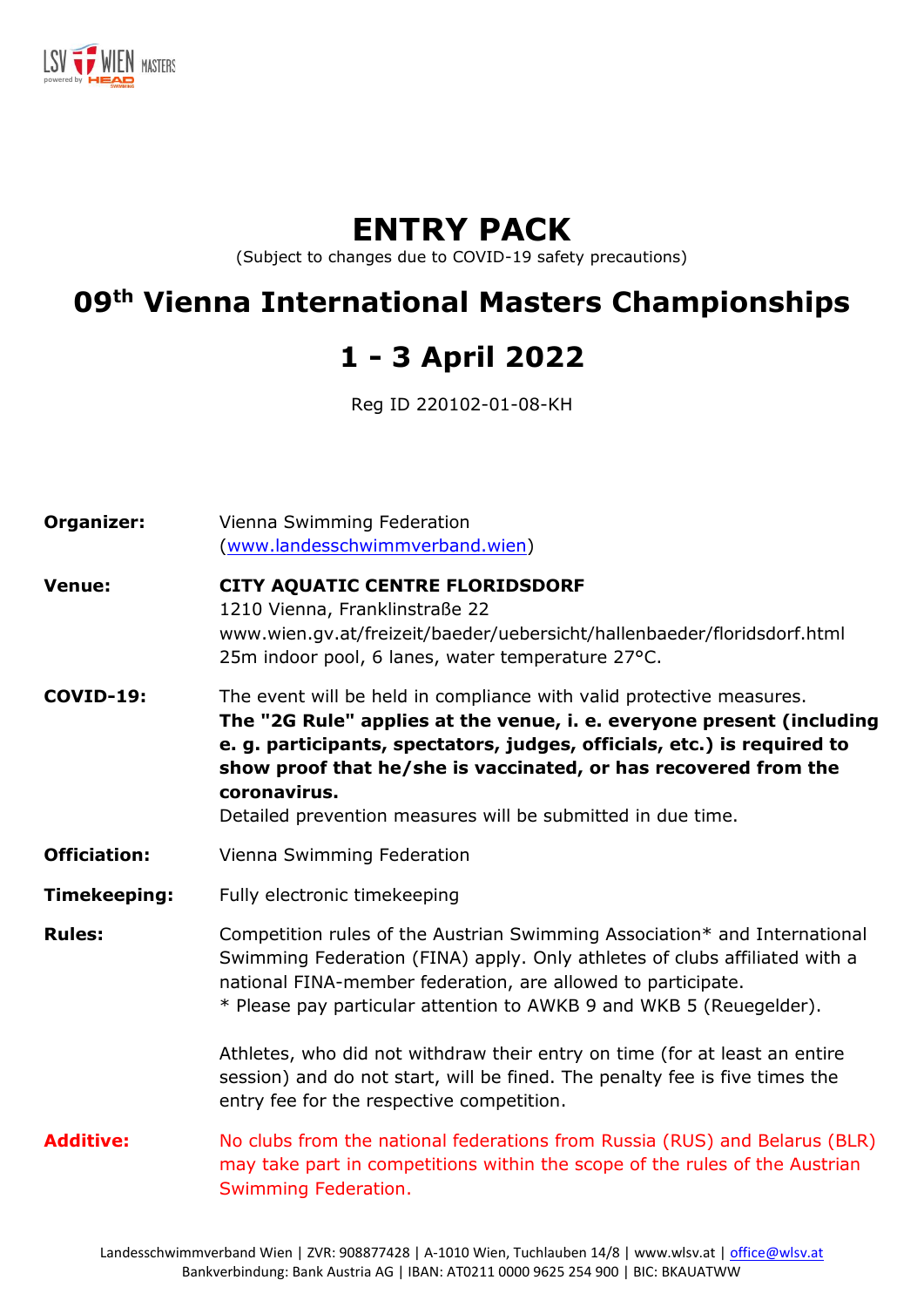

| <b>Conduct:</b>    | Events will be held in heats on the basis of submitted entry times.<br>For the 400m, 800m freestyle and 400 Ind. Medley events sexes could be<br>combined in the heats (according to FINA Masters-Swimming-Rule 3.1).<br>If time permits, there will be breaks of 10-15 minutes between events. For<br>the 800 freestyle the clubs should provide a lap-counter for their swimmers.<br>Competition: 1,2,7,8,11,12,19,20,23,24,27,28,32,33,40 are International<br>Austrian Masters Championships.<br>Competition: 3,4,5,6,9,10,13,14,15,16,17,18,21,22,25,26,29,30,31,34, |
|--------------------|---------------------------------------------------------------------------------------------------------------------------------------------------------------------------------------------------------------------------------------------------------------------------------------------------------------------------------------------------------------------------------------------------------------------------------------------------------------------------------------------------------------------------------------------------------------------------|
|                    | 35,36,37,38,39 are International Vienna Masters Championships.                                                                                                                                                                                                                                                                                                                                                                                                                                                                                                            |
| <b>Age Groups:</b> | <b>Individual Events:</b> Age Group (AG) 25 (1997-1993), AG 30 (1992-1988),<br>AG 35 (1987-1983), etc. (in 5-year age groups, as high as necessary).                                                                                                                                                                                                                                                                                                                                                                                                                      |
|                    | Relay Events: AG 100-119, AG 120-159, AG 160-199, etc.<br>(in 40-year age groups, as high as necessary)                                                                                                                                                                                                                                                                                                                                                                                                                                                                   |
| <b>Rankings:</b>   | Intern. Vienna Championships: There are two rating categories: One<br>international rating and one rating for Viennese clubs only. Events will be<br>scored with the FIN- (Federazione Italiana Nuoto) Masters-Table, a<br>handicapped point system, ranking masters swimmers across age groups.<br>Intern. Austrian Championships: There are two rating categories: One<br>international rating and one rating for the Austrian clubs only. Events will be<br>ranked per age group.                                                                                      |
| <b>Awards:</b>     | Intern. Vienna Championships: Rankings 1 to 3 of the ratings across age<br>groups will receive a medal for individual and relay results.                                                                                                                                                                                                                                                                                                                                                                                                                                  |
|                    | Intern. Austrian Championships: Rankings 1 to 3 of each age group will<br>receive a medal for individual and relay results.                                                                                                                                                                                                                                                                                                                                                                                                                                               |
|                    | Additionally, the top 3 Masters (m/f each) achieving the highest number of<br>points for 5 individual events in total throughout the entire championships<br>will be awarded with prize cups at the end of session 4.                                                                                                                                                                                                                                                                                                                                                     |
| <b>Ceremonies:</b> | Awards ceremonies will take place during the competition or there will be a<br>medal table.                                                                                                                                                                                                                                                                                                                                                                                                                                                                               |

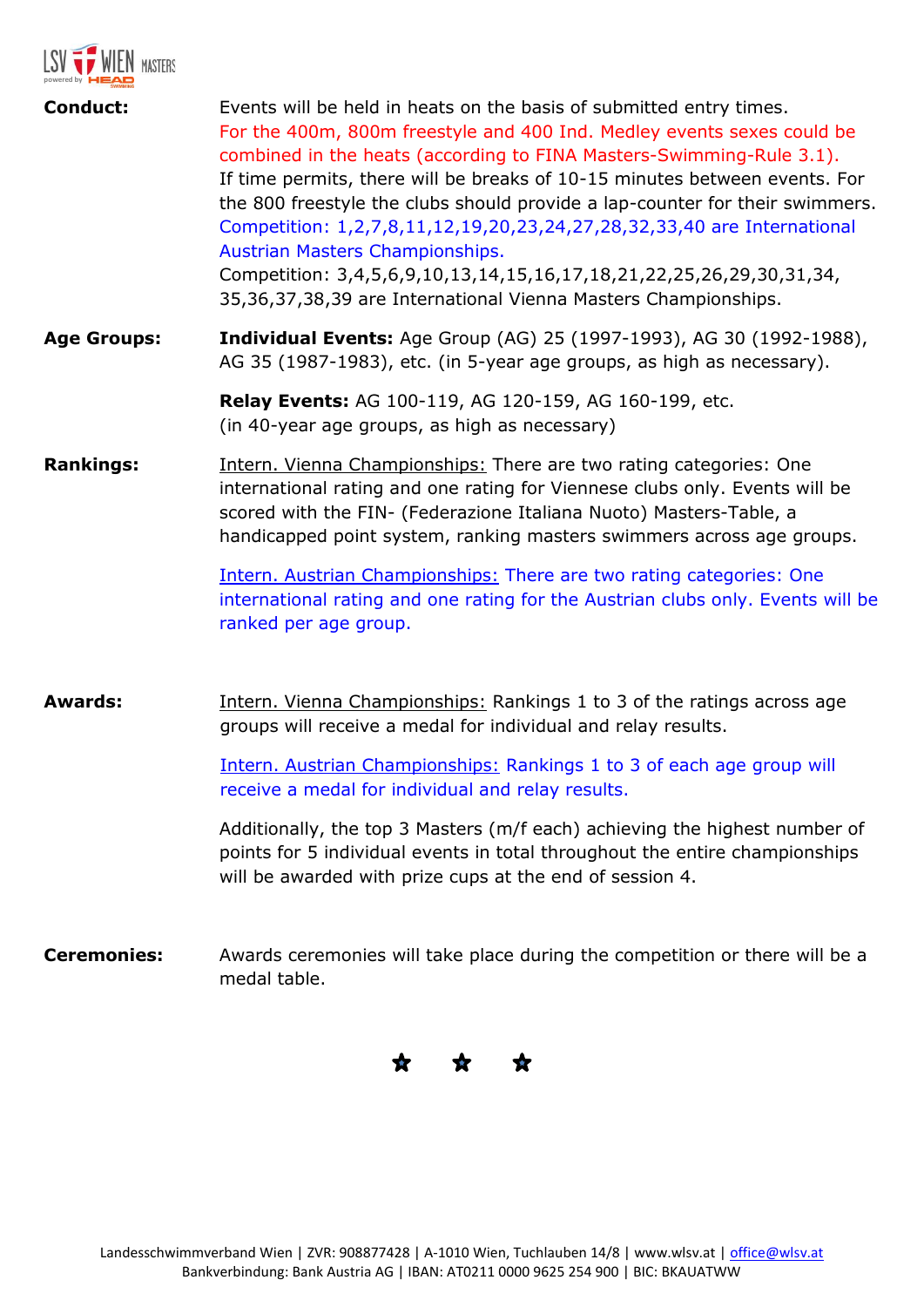

#### **Session 1 - Friday, 1.4., Afternoon**

### **Warm-up: 14:00 – 14:50, Competition Start: 15:00h**

| Event 01: | 800m Freestyle, f | Int. Austrian Championships |
|-----------|-------------------|-----------------------------|
| Event 02: | 800m Freestyle, m | Int. Austrian Championships |

#### **Session 2 - Saturday, 2.4., Morning**

### **Warm-up: 08:30 – 09:20, Competition Start: 09:30h**

| Event $03$ : | 50 <sub>m</sub>  | Butterfly, f         | Int. Vienna Championships   |
|--------------|------------------|----------------------|-----------------------------|
| Event 04:    | 50 <sub>m</sub>  | Butterfly, m         | Int. Vienna Championships   |
| Event 05:    | 100m             | Breaststroke, f      | Int. Vienna Championships   |
| Event $06$ : | 100m             | Breaststroke, m      | Int. Vienna Championships   |
| Event 07:    | 200 <sub>m</sub> | Backstroke, f        | Int. Austrian Championships |
| Event 08:    | 200 <sub>m</sub> | Backstroke, m        | Int. Austrian Championships |
| Event 09:    | 100m             | Freestyle, f         | Int. Vienna Championships   |
| Event $10:$  | 100m             | Freestyle, m         | Int. Vienna Championships   |
| Event $11$ : | 200 <sub>m</sub> | Individual Medley, f | Int. Austrian Championships |
| Event 12:    | 200 <sub>m</sub> | Individual Medley, m | Int. Austrian Championships |
| Event $13:$  | 4x50m            | Medley Relay, f      | Int. Vienna Championships   |
| Event 14:    | 4x50m            | Medley Relay, m      | Int. Vienna Championships   |

#### **Session 3 - Saturday, 2.4., Afternoon**

## **Warm-up: 13:00 – 13:50, Competition Start: 14:00h**

| Event $15$ :     | 50 <sub>m</sub>  | Backstroke, m             | Int. Vienna Championships   |
|------------------|------------------|---------------------------|-----------------------------|
| Event 16:        | 50m              | Backstroke, f             | Int. Vienna Championships   |
| Event 17:        | 100m             | Individual Medley, m      | Int. Vienna Championships   |
| Event 18:        | 100m             | Individual Medley, f      | Int. Vienna Championships   |
| <b>Event 19:</b> | 200 <sub>m</sub> | Breaststroke, m           | Int. Austrian Championships |
| Event 20:        | 200 <sub>m</sub> | Breaststroke, f           | Int. Austrian Championships |
| Event 21:        | 100m             | Butterfly, m              | Int. Vienna Championships   |
| Event 22:        | 100m             | Butterfly, f              | Int. Vienna Championships   |
| Event 23:        | 200 <sub>m</sub> | Freestyle, m              | Int. Austrian Championships |
| Event 24:        | 200m             | Freestyle, f              | Int. Austrian Championships |
| Event 25:        | 400m             | Individual Medley, m      | Int. Vienna Championships   |
| Event 26:        | 400m             | Individual Medley, f      | Int. Vienna Championships   |
| Event 27:        |                  | 4x100m Freestyle Relay, m | Int. Austrian Championships |
| Event 28:        |                  | 4x100m Freestyle Relay, f | Int. Austrian Championships |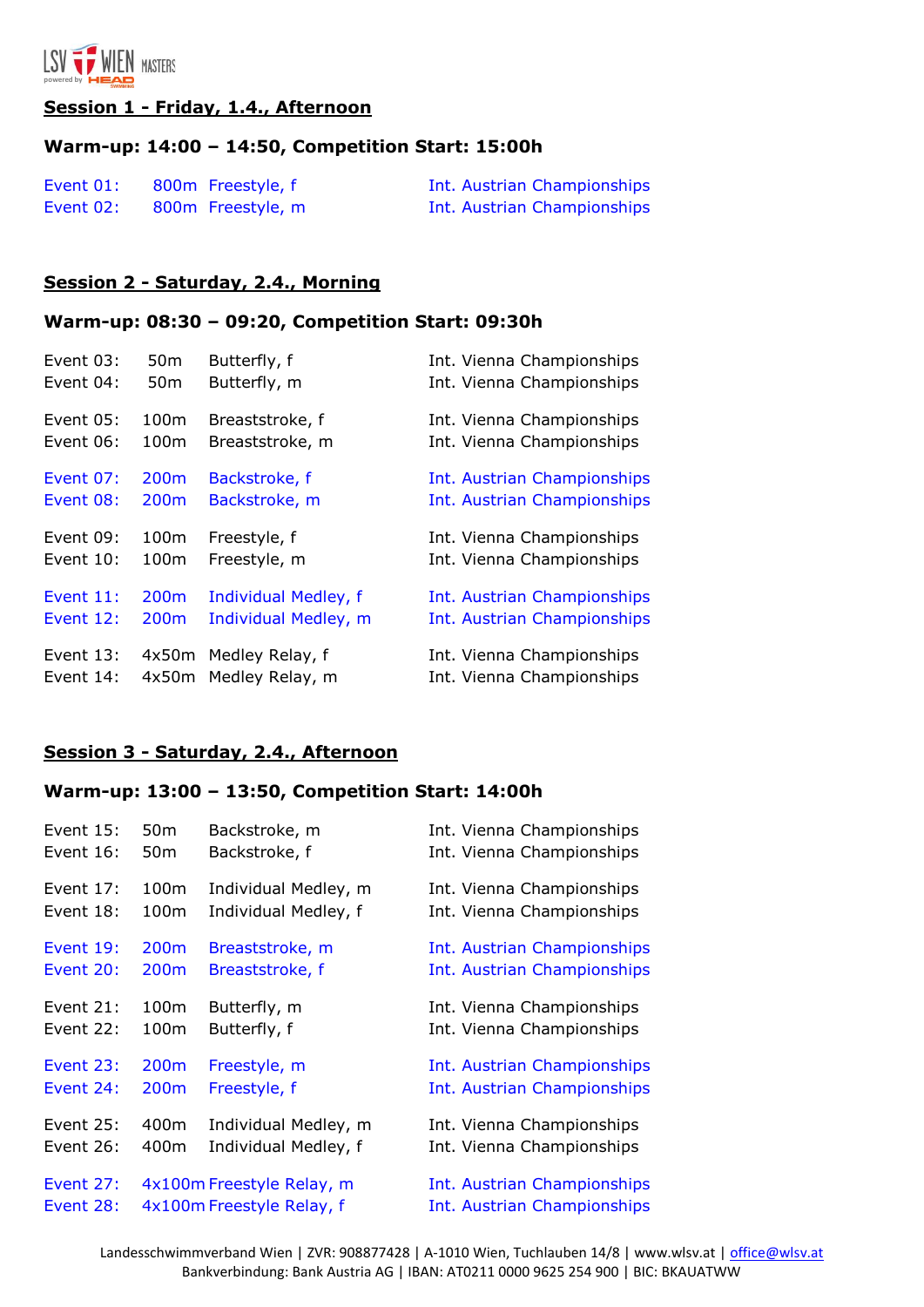

## **Session 4 - Sunday, 3.4., Morning**

### **Warm-up: 08:30 – 09:20, Competition Start: 09:30h**

| Event 29:   |                  | 4x50m Medley, mixed           | Int. Vienna Championships   |
|-------------|------------------|-------------------------------|-----------------------------|
| Event $30:$ | 50 <sub>m</sub>  | Freestyle, f                  | Int. Vienna Championships   |
| Event 31:   | 50 <sub>m</sub>  | Freestyle, m                  | Int. Vienna Championships   |
| Event $32:$ | 200 <sub>m</sub> | Butterfly, f                  | Int. Austrian Championships |
| Event $33:$ | 200 <sub>m</sub> | Butterfly, m                  | Int. Austrian Championships |
| Event 34:   | 50 <sub>m</sub>  | Breaststroke, f               | Int. Vienna Championships   |
| Event $35:$ | 50 <sub>m</sub>  | Breaststroke, m               | Int. Vienna Championships   |
| Event $36:$ | 100m             | Backstroke, f                 | Int. Vienna Championships   |
| Event $37:$ | 100m             | Backstroke, m                 | Int. Vienna Championships   |
| Event $38:$ | 400m             | Freestyle, f                  | Int. Vienna Championships   |
| Event 39:   | 400m             | Freestyle, m                  | Int. Vienna Championships   |
| Event 40:   |                  | 4x100m Freestyle Relay, mixed | Int. Austrian Championships |

| <b>Entry fees:</b>   | Individual: $\epsilon$ 8,- per event and competitor<br>Relay:<br>€ 12,- per relay.                                                                                                                            |  |  |
|----------------------|---------------------------------------------------------------------------------------------------------------------------------------------------------------------------------------------------------------|--|--|
|                      | Payable in Euros to following account of "LSV Wien" by bank transfer<br>AT0211 0000 9625 254 900<br>IBAN:<br>BIC:<br><b>BKAUTWW</b>                                                                           |  |  |
|                      | Please keep transfer confirmation ready, or pay in cash prior to warm-up.<br>Entry fees will not be refunded in case of changes (e. g. nonattendance,<br>cancellation, etc.) after the registration deadline. |  |  |
| <b>Registration:</b> | Via Lenex- or DSV6-File, or online at www.myresults.eu<br>All links are available at www.msecm.at                                                                                                             |  |  |
|                      | Registrations will be treated as a confirmation of fitness to swim.<br>Late registrations will not be accepted.                                                                                               |  |  |
| Reg. address:        | <b>Florian Rott</b><br>Penzingerstrasse 27/9<br>1140 Wien<br>wien.meldungen@msecm.at<br>e-Mail:<br>Tel.: Tel<br>+43 660 3474637                                                                               |  |  |
| Reg. deadline:       | Thursday, 24.3.2022 at 20:00 hrs.                                                                                                                                                                             |  |  |
| Reg. list:           | To be found at www.msecm.at                                                                                                                                                                                   |  |  |